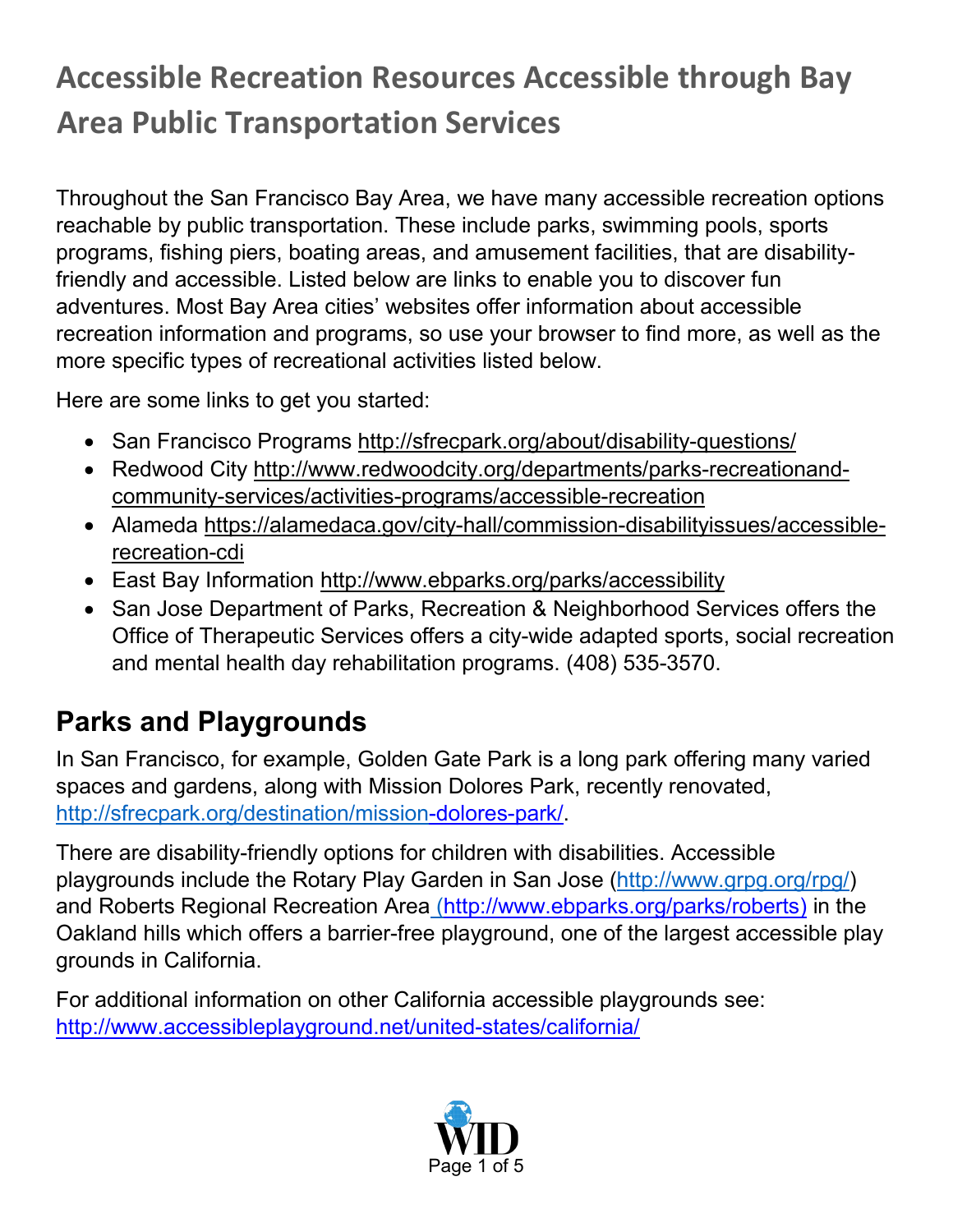# **Pools**

Public and hotel swimming pools are required by the Americans with Disabilities Act to be accessible. An example includes the Pomeroy Recreation and Rehabilitation Center near the San Francisco zoo has a pool as well as accessible basketball courts.

Phone: (415) 665-4100, website: [http://www.prrcsf.org/index.php/aquatic](http://www.prrcsf.org/index.php/aquatic-services/theraputic-swim-program.html)[services/theraputic-swim-program.html](http://www.prrcsf.org/index.php/aquatic-services/theraputic-swim-program.html)

### **Accessible Trails**

Check out information on Bay Area and California Coastal trails that are accessible. The guides are available online and some are even available in print by contacting the California Coastal Conservancy. Below are a few resources:

- [Bay Area Accessible Trail Information](http://bahiker.com/extras/allaccess.html)
- [San Francisco Bay Area Wheelchair Accessible Trails](http://www.wheelchairtrails.net/)
- [Mid-Peninsula](http://www.openspace.org/what-todo/activities/accessible) Trails
- WheelingCalscoast.org / California Coastal Conservancy California's coastlines offers outdoor adventures for wheelchair riders, with wide, fairly level and firm paths of travel. This guide offers a wealth of information: [http://accessnca.org/recreation/recreation\\_details.php](http://accessnca.org/recreation/recreation_details.php)

#### **National, State and Regional Parks**

Using your browser, check out these parks, all which offer accessibility information:

**[Cabrillo National Monument](http://www.nps.gov/cabr/planyourvisit/accessibility.htm)**

**[Point Reyes National Seashore](http://www.nps.gov/pore/planyourvisit/accessibility.htm)**

**[Golden Gate National Recreation Area](http://www.nps.gov/goga/planyourvisit/accessibility.htm)**

**[Golden Gate National Parks Conservancy](http://www.parksconservancy.org/)**

**[Santa Cruz State Parks](http://www.santacruzstateparks.org/)**

**[State Parks of the San Luis Obispo County Coast](http://www.slostateparks.com/)**

**[East Bay Regional Parks](http://www.ebparks.org/parks/accessibility)**

**[Sonoma County Regional Parks](http://www.sonoma-county.org/parks/accessible.htm)**

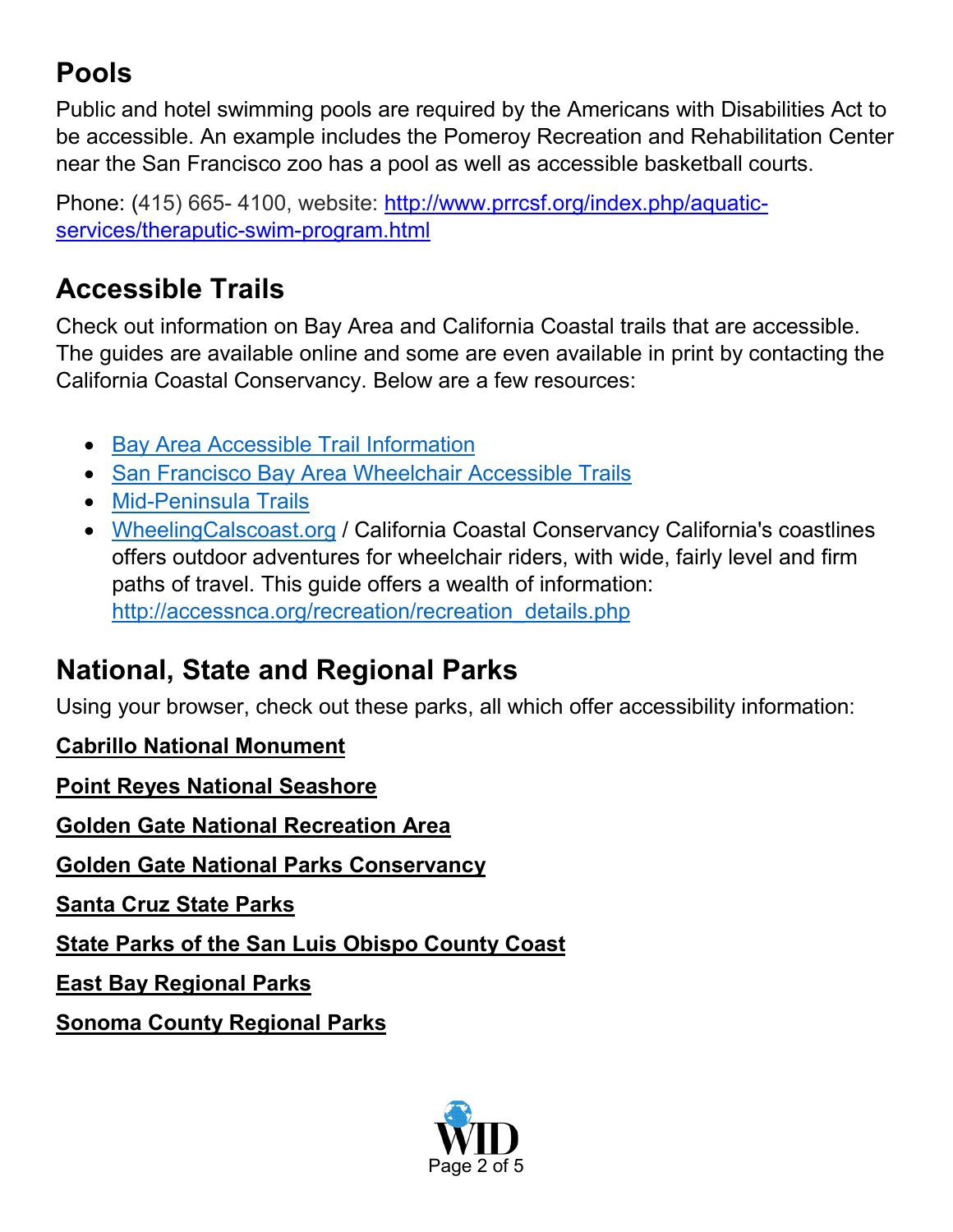## **Sports and Recreation**

[Environmental Traveling Companions \(ETC\)](http://www.etctrips.org/) Phone: (415) 474-7662

[ETC](http://www.etctrips.org/) [i](http://www.etctrips.org/)n San Francisco offers whitewater rafting, sea kayaking and cross-country skiing adventures for people of all ages with a range of disabilities. ETC books trips for agencies, schools and individuals with disabilities, along with their families and friends.

[Bay Area Outreach & Recreation Program](http://www.borp.org/) Phone: 510-849-4663, Email: info@borp.org

BORP provides challenging and innovative sports and recreation for adults and youth with physical disabilities and visual impairments. They hold an annual adaptive cycling event call "Revolution." They also offer wheelchair basketball programs for adults and children. Basketball wheelchairs are provided if needed.

#### **[Tot Cycle](http://totcycle.com/)**

A website offering lots of resources, mostly aimed at families with kids with disabilities, on ways to cycle together.

# **Sailing opportunities**

Bay Area Association of Disabled Sailors (BAADS) at Pier 40, The Embarcadero San Francisco, CA, 94107, 415-281-0212, [http://www.baads.org.](http://www.baads.org/) BAADS seeks to make all aspects of sailing in the San Francisco Bay Area accessible. This includes full participation in teaching sailing, cruising, racing, and developing engineering designs for adaptive equipment to benefit people with diverse abilities.

# **Exercise / Accessible Gyms**

The accessibility of gyms around the Bay Area varies, some promoting their wheelchair access, but that may only mean a level entrance or elevator or use of a pool lift, but not necessarily adapted machines. Contact your local gym to inquire.

#### • **[UC Berkley Recreation Sports Facility](http://recsports.berkeley.edu/about/member-services/membership-types/cal-star/)**

The RSF currently has over a dozen kinds of accessible equipment from Nautilus One machines.

• **[Accessible Fitness](http://www.accessiblefitness.com/)** (Santa Clara) 2936 Scott Boulevard, Santa Clara, California, 95054, (408) 986-1419 Accessible Fitness offers a completely wheelchair accessible Fitness Center facility and personal training.

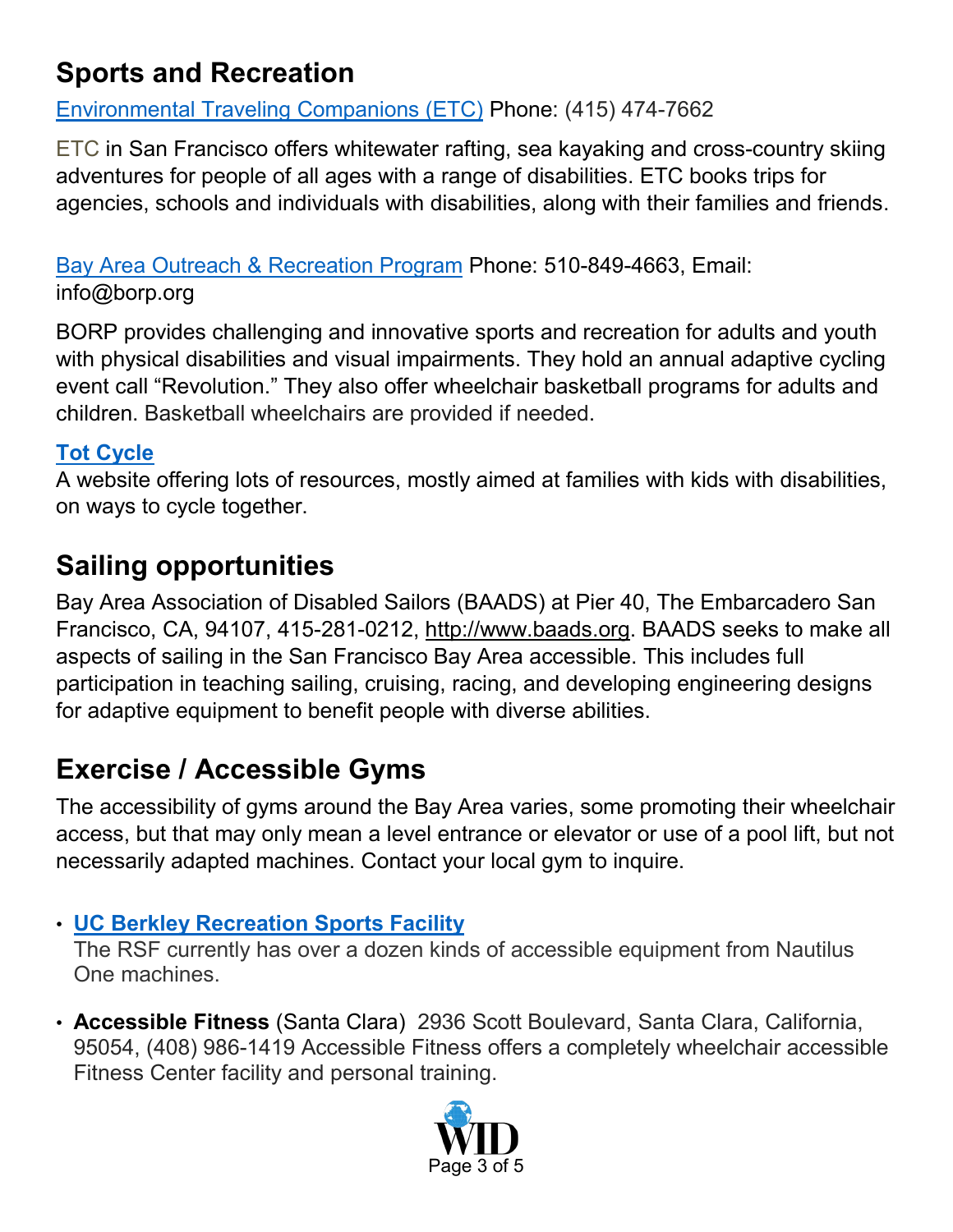• **[YMCA](http://www.ymcasf.org/) SF** offers a low-cost solution for access to a gym and pool. Contact your local area YMCA for more information on accessibility. San Francisco has a variety of locations contact the location nearest to you for access information[.](http://www.ymcasf.org/)

# **Dance, Creative and Expressive Activities**

- [Axis Dance Company](http://www.axisdance.org/) (Oakland) a wheelchair dance troupe based in Oakland, CA. AXIS has workshops and classes and summer intensives for wheelchair dance, and presents performances around and beyond the Bay Area.
- Culture Disability Talent (CDT) (Berkley) <http://www.culturedisabilitytalent.org/mission.html> CDT is a non-profit, collaborative organization that works to transform disability stereotypes by providing access and opportunities for performers and mediamakers with disabilities. Comprised of disability cultural artists, activists and allies, CDT promotes artistic excellence and diversity by presenting disability cultural events.
- NIAD Arts Center (Richmond) [http://niadart.org](http://niadart.org/) provides art instruction, open studio type and gallery for artists to sell their work.

# **Van Rentals**

- [Accessible Vans of America](http://www.accessiblevans.com/) Ramped minivans for rent daily and weekly rates, airport delivery for a fee. Information Phone: 866-224-1750
- [Mobility Works](http://www.mobilityworks.com/SanJose.php) Ramp-equipped van rentals and sales. They are based out of San Jose and serve Oakland, San Jose and San Francisco airports. 1-877-275-4915
- [Wheelchair Getaways](http://www.wheelchairgetaways.com/) Ramped minivans for rent daily and weekly rates, airport delivery for a fee. (800) 642-2042

## **Public Transportation Sources**

These sites serving the Bay Area can help you plan your trip using public transportation:

[San Francisco Municipal Transportation Agency](http://www.sfmta.com/cms/mcust/access.htm) lists accessible service on buses, BART, and cable cars serving San Francisco. See other's like this in the "County by County" briefs in this document.